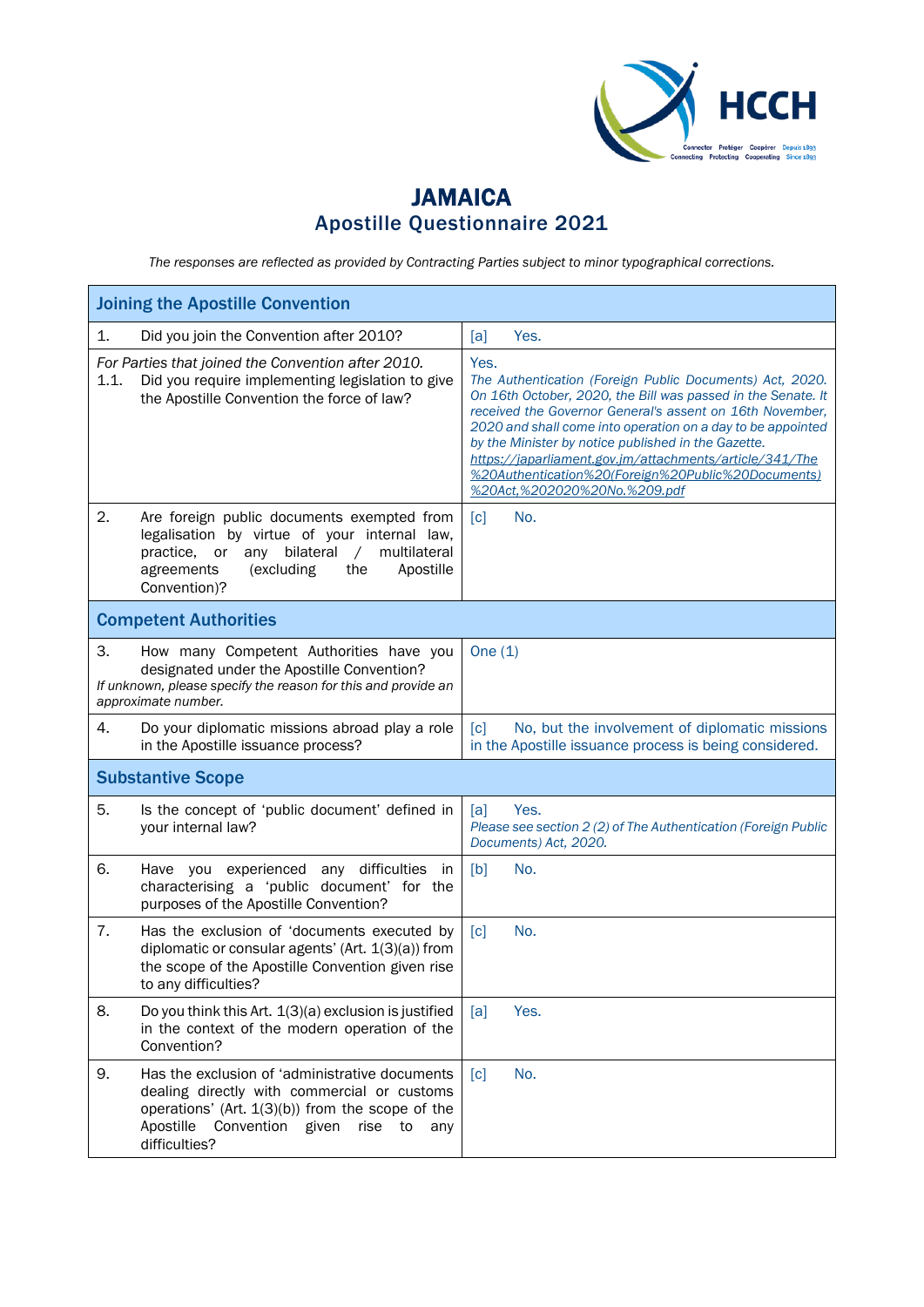| 10.                                      | Do you think this Art. 1(3)(b) exclusion is justified<br>in the context of the modern operation of the<br>Convention?                                                                                                         | Yes.<br>[a]                                                                                       |                                                             |  |        |  |
|------------------------------------------|-------------------------------------------------------------------------------------------------------------------------------------------------------------------------------------------------------------------------------|---------------------------------------------------------------------------------------------------|-------------------------------------------------------------|--|--------|--|
| 11.                                      | Do you issue (outgoing) or accept (incoming)                                                                                                                                                                                  | <b>Issue</b>                                                                                      |                                                             |  | Accept |  |
|                                          | Apostilles for any of the following categories of<br>document?                                                                                                                                                                | Certificates of origin                                                                            |                                                             |  |        |  |
|                                          |                                                                                                                                                                                                                               | <b>Export licences</b>                                                                            |                                                             |  |        |  |
|                                          |                                                                                                                                                                                                                               | Import licences                                                                                   |                                                             |  |        |  |
|                                          |                                                                                                                                                                                                                               | Health and safety certificates<br>issued by the relevant<br>government authorities or<br>agencies |                                                             |  |        |  |
|                                          |                                                                                                                                                                                                                               |                                                                                                   | Certificates of products<br>registration                    |  |        |  |
|                                          |                                                                                                                                                                                                                               |                                                                                                   | Certificates of conformity                                  |  |        |  |
|                                          |                                                                                                                                                                                                                               | End user certificates<br>(i.e. documents certifying that the<br>buyer is the end user of acquired |                                                             |  |        |  |
|                                          |                                                                                                                                                                                                                               |                                                                                                   | Commercial invoices                                         |  |        |  |
|                                          | <b>Apostille Process</b>                                                                                                                                                                                                      |                                                                                                   |                                                             |  |        |  |
| <b>Certification of Public Documents</b> |                                                                                                                                                                                                                               |                                                                                                   |                                                             |  |        |  |
| 12.                                      | Do any of your public documents require some<br>Yes, an intermediate certification is required for<br>[a]<br>other intermediate certification before the<br>some categories of public documents.<br>issuance of an Apostille? |                                                                                                   |                                                             |  |        |  |
|                                          | For Parties that answered yes to Q12.<br>12.1. What categories of public document require                                                                                                                                     | Category of public<br>Why certification is required<br>document                                   |                                                             |  |        |  |
|                                          | intermediate certification and why?                                                                                                                                                                                           | Academic<br><b>Documents</b>                                                                      | These must be validated by<br><b>Ministry of Education</b>  |  |        |  |
|                                          |                                                                                                                                                                                                                               | Court<br><b>Documents</b>                                                                         | These must be validated by the<br><b>Supreme Court</b>      |  |        |  |
|                                          |                                                                                                                                                                                                                               | Health<br>documents                                                                               | These must be validated by the<br><b>Ministry of Health</b> |  |        |  |
|                                          | <b>Requesting an Apostille (Outgoing)</b>                                                                                                                                                                                     |                                                                                                   |                                                             |  |        |  |
| 13.                                      | How can an Apostille be requested?                                                                                                                                                                                            | [a]<br>In person.                                                                                 |                                                             |  | X      |  |
|                                          |                                                                                                                                                                                                                               | By post.<br>[b]                                                                                   |                                                             |  | X      |  |
|                                          |                                                                                                                                                                                                                               | By email.<br>[c]                                                                                  |                                                             |  | X      |  |
|                                          |                                                                                                                                                                                                                               | Through a website.<br>[d]                                                                         |                                                             |  |        |  |
|                                          |                                                                                                                                                                                                                               | Other.<br>[e]                                                                                     |                                                             |  |        |  |
| 14.                                      | When issuing an Apostille, do you enquire about<br>the State of destination?                                                                                                                                                  | Yes, in the application form.<br>[a]                                                              |                                                             |  |        |  |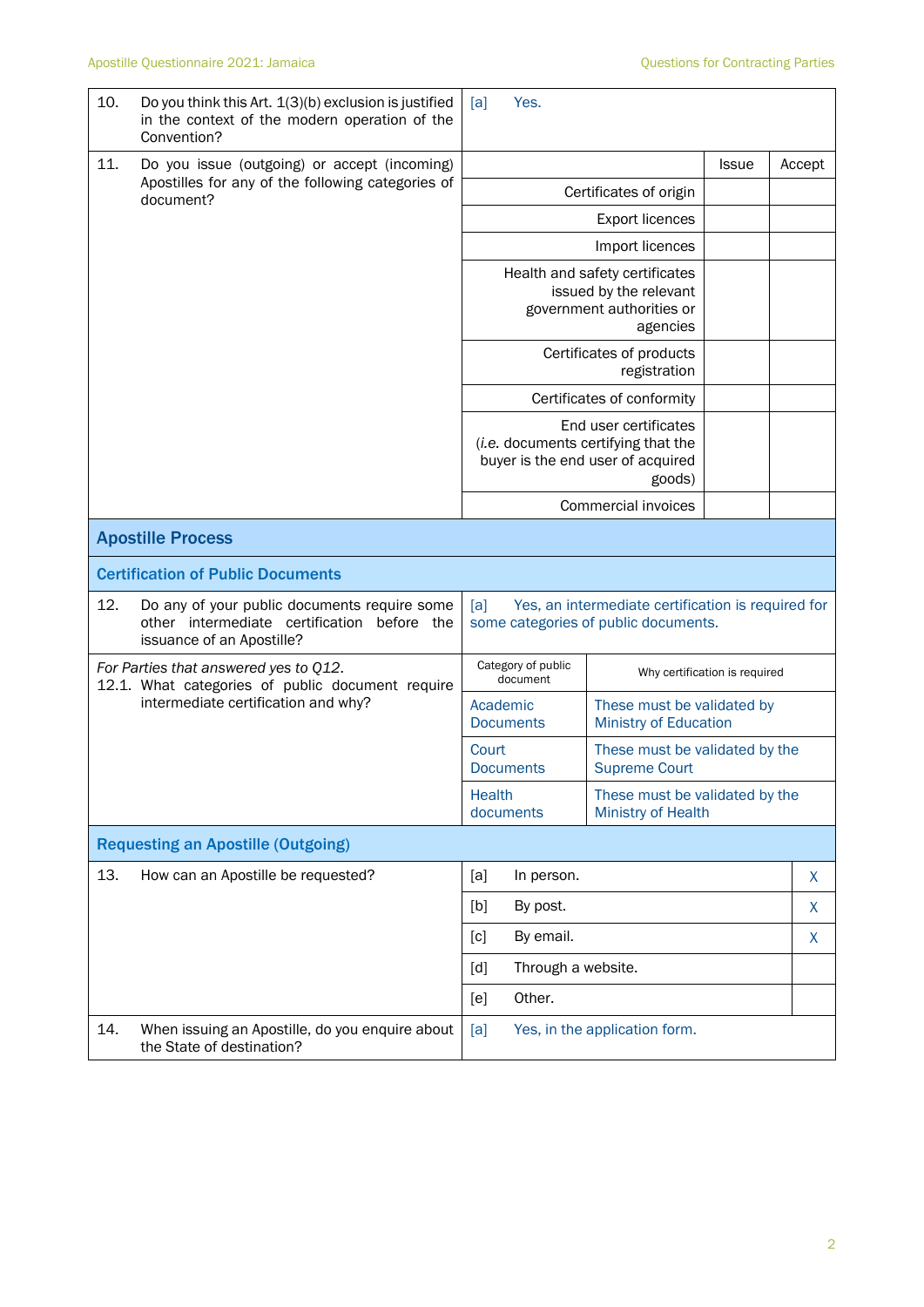| 15. | How long does it take for an Apostille to be<br>issued?                                                                                                                                                                                    | In-person request<br>(paper Apostille)                                                                                                                                                                                                                                                                           | Other requests<br>(from the time of<br>receipt) (paper<br>Apostille)                                                                                  | e-Apostille requests                                                                                                                               |    |  |
|-----|--------------------------------------------------------------------------------------------------------------------------------------------------------------------------------------------------------------------------------------------|------------------------------------------------------------------------------------------------------------------------------------------------------------------------------------------------------------------------------------------------------------------------------------------------------------------|-------------------------------------------------------------------------------------------------------------------------------------------------------|----------------------------------------------------------------------------------------------------------------------------------------------------|----|--|
|     |                                                                                                                                                                                                                                            | <b>Other</b><br>The Act provide<br>for two options:<br>$(1)$ 24 hours and<br>$(2)$ beyond 24<br>hours. Please see<br><b>Third Schedule of</b><br>the Act.                                                                                                                                                        | Other<br>The Act provide<br>for two options:<br>$(1)$ 24 hours and<br>$(2)$ beyond 24<br>hours. Please see<br><b>Third Schedule of</b><br>the Act.    | Other<br>The Act provide<br>for two options:<br>$(1)$ 24 hours and<br>$(2)$ beyond 24<br>hours. Please see<br><b>Third Schedule of</b><br>the Act. |    |  |
| 16. | Does your Competent Authority impose a fee for<br>issuing an Apostille?                                                                                                                                                                    | Yes, but the price is dependent on, for example,<br>[b]<br>the category of public document(s), the Competent<br>Authority, or the type of application.<br>Pursuant to the Third Schedule, an applicant may pay<br>JM\$5000 for express (24 hours) service or JM\$3000 for<br>ordinary (beyond 24 hours) service. |                                                                                                                                                       |                                                                                                                                                    |    |  |
|     | <b>Issuing an Apostille (Outgoing)</b>                                                                                                                                                                                                     |                                                                                                                                                                                                                                                                                                                  |                                                                                                                                                       |                                                                                                                                                    |    |  |
| 17. | How is the origin of a public document verified<br>for the purpose of issuing an Apostille (i.e.<br>verification of the authenticity of the signature,<br>the capacity of the signer, and the identity of the<br>seal / stamp (Art. 5(2))? | Single Competent Authority.<br>[a]<br>[iv]<br>Other.<br>Both paper-based and electronic databases will apply.                                                                                                                                                                                                    |                                                                                                                                                       |                                                                                                                                                    |    |  |
| 18. | How does a Competent Authority address<br>situations where it is unable to verify the origin<br>of the public document?                                                                                                                    | The Competent Authority will contact the issuing<br>[b]<br>authority to confirm authenticity but will not issue the<br>Apostille until the new signature, stamp or seal is added<br>to the database.                                                                                                             |                                                                                                                                                       |                                                                                                                                                    |    |  |
| 19. | In what language(s) are the 10 standard items<br>of your Apostilles available?                                                                                                                                                             | [a]<br>In one language.<br>The languages is English                                                                                                                                                                                                                                                              |                                                                                                                                                       |                                                                                                                                                    |    |  |
| 20. | In what language(s) are the blank fields of your<br>Apostilles filled in?                                                                                                                                                                  | [a]<br>In one language.<br>The applicable language is English.                                                                                                                                                                                                                                                   |                                                                                                                                                       |                                                                                                                                                    |    |  |
| 21. | How are the blank fields of your Apostilles filled<br>in?                                                                                                                                                                                  | Using computer software.<br>[b]                                                                                                                                                                                                                                                                                  |                                                                                                                                                       |                                                                                                                                                    |    |  |
|     | <b>Apostille Registers</b>                                                                                                                                                                                                                 |                                                                                                                                                                                                                                                                                                                  |                                                                                                                                                       |                                                                                                                                                    |    |  |
| 22. | How is your Apostille register, required by<br>Article 7, maintained?                                                                                                                                                                      | [a]<br>Other.<br>[iv]<br>instance.                                                                                                                                                                                                                                                                               | Single Competent Authority.<br>The Apostille Register will be maintained in paper and<br>electronic form, not publicly accessible online in the first |                                                                                                                                                    |    |  |
| 23. | What particulars are contained in your Apostille<br>register?                                                                                                                                                                              | [a]<br>(required).                                                                                                                                                                                                                                                                                               | Number and date of the Apostille                                                                                                                      |                                                                                                                                                    | X. |  |
|     |                                                                                                                                                                                                                                            | [b]<br>(required).                                                                                                                                                                                                                                                                                               | Name and capacity of the person signing<br>the document and $/$ or the name of<br>authority whose seal or stamp is affixed                            |                                                                                                                                                    | X. |  |
|     |                                                                                                                                                                                                                                            | [c]<br>document.                                                                                                                                                                                                                                                                                                 | Name and / or type of underlying                                                                                                                      |                                                                                                                                                    | X. |  |
|     |                                                                                                                                                                                                                                            | [d]<br>document.                                                                                                                                                                                                                                                                                                 | Description of the contents of underlying                                                                                                             |                                                                                                                                                    |    |  |
|     |                                                                                                                                                                                                                                            | [ <sub>e</sub> ]                                                                                                                                                                                                                                                                                                 | Name of the applicant.                                                                                                                                |                                                                                                                                                    | X  |  |
|     |                                                                                                                                                                                                                                            | State of destination.<br>$[f]$                                                                                                                                                                                                                                                                                   |                                                                                                                                                       |                                                                                                                                                    | X  |  |
|     |                                                                                                                                                                                                                                            | Copy of the Apostille.<br>[g]                                                                                                                                                                                                                                                                                    |                                                                                                                                                       |                                                                                                                                                    |    |  |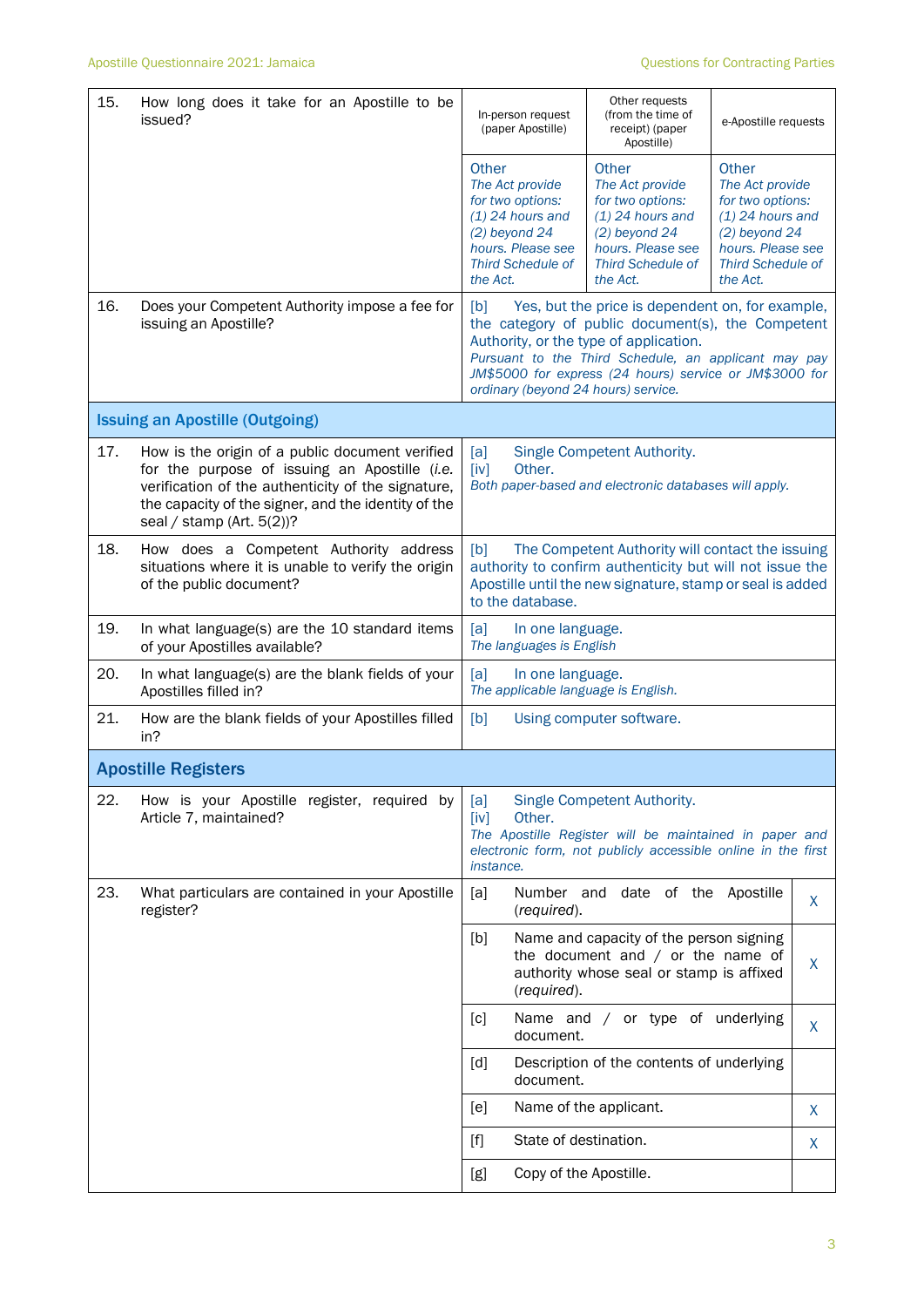|     |                                                                                                                                                                                                | [h]                                                                                                                                                                                                                                                                                                                                                                                                                                                                                                                                                                                                                                                                                                                                                                                                                                                                                                                                                                                                                            | Copy of the underlying document.                                                                                          |           |  |
|-----|------------------------------------------------------------------------------------------------------------------------------------------------------------------------------------------------|--------------------------------------------------------------------------------------------------------------------------------------------------------------------------------------------------------------------------------------------------------------------------------------------------------------------------------------------------------------------------------------------------------------------------------------------------------------------------------------------------------------------------------------------------------------------------------------------------------------------------------------------------------------------------------------------------------------------------------------------------------------------------------------------------------------------------------------------------------------------------------------------------------------------------------------------------------------------------------------------------------------------------------|---------------------------------------------------------------------------------------------------------------------------|-----------|--|
|     |                                                                                                                                                                                                | [1]                                                                                                                                                                                                                                                                                                                                                                                                                                                                                                                                                                                                                                                                                                                                                                                                                                                                                                                                                                                                                            | Other.                                                                                                                    |           |  |
| 24. | Is there a limit to how long records can be<br>retained on the Apostille register?                                                                                                             | [b]                                                                                                                                                                                                                                                                                                                                                                                                                                                                                                                                                                                                                                                                                                                                                                                                                                                                                                                                                                                                                            | Yes, between five and ten years.                                                                                          |           |  |
| 25. | If your register is not publicly accessible, how<br>frequently do your Competent Authorities<br>receive requests to verify an Apostille they have<br>issued in the register?                   | [a]                                                                                                                                                                                                                                                                                                                                                                                                                                                                                                                                                                                                                                                                                                                                                                                                                                                                                                                                                                                                                            | Never.                                                                                                                    |           |  |
|     | <b>Technology &amp; the e-APP</b>                                                                                                                                                              |                                                                                                                                                                                                                                                                                                                                                                                                                                                                                                                                                                                                                                                                                                                                                                                                                                                                                                                                                                                                                                |                                                                                                                           |           |  |
| 26. | Under your internal law, do you recognise<br>electronic / digital signatures as functionally<br>equivalent to handwritten signatures (i.e. can a<br>public document be signed electronically)? | Yes.<br>[a]<br>Electronic Transactions Act, which entered into force on April<br>2, 2007.<br>The scope of the Act is found in section 2 under the definition<br>of electronic signature, which "means information that- (a) is<br>contained in, attached to or logically associated with, an<br>electronic document; and (b) is used by a signatory to<br>indicate his adoption of the content of that document, but<br>does not include any signature produced by a facsimile<br>machine or by an electronic scanning device."<br>Section 4 and the First Schedule of the Act address the<br>exclusions, which are: "the making, execution, alteration or<br>revocation of a Will or other testamentary instrument, the<br>conveyance or transfer of real property or any interest in real<br>the creation,<br>variation,<br>performance<br>property,<br>enforcement of any trust or power of attorney, and any<br>procedure governed by the Civil Procedures Rules, 2002, or<br>by rules of court made pursuant to any law." |                                                                                                                           | <b>or</b> |  |
|     |                                                                                                                                                                                                |                                                                                                                                                                                                                                                                                                                                                                                                                                                                                                                                                                                                                                                                                                                                                                                                                                                                                                                                                                                                                                | https://moj.gov.jm/sites/default/files/laws/Electronic%20T<br>ransactions%20pgs.%201-34.pdf                               |           |  |
| 27. | Under your internal law, are public documents<br>executed, or able to be executed, in electronic<br>form (whether or not they are to be used abroad<br>under the Convention)?                  | [a]                                                                                                                                                                                                                                                                                                                                                                                                                                                                                                                                                                                                                                                                                                                                                                                                                                                                                                                                                                                                                            | Yes.                                                                                                                      |           |  |
|     | For Parties that answered yes to Q27.<br>27.1. What categories of public documents are                                                                                                         | [a]                                                                                                                                                                                                                                                                                                                                                                                                                                                                                                                                                                                                                                                                                                                                                                                                                                                                                                                                                                                                                            | All public documents.                                                                                                     |           |  |
|     | executed, or able to be executed, in electronic<br>form (whether or not they are to be used abroad<br>under the Convention)?                                                                   | [b]                                                                                                                                                                                                                                                                                                                                                                                                                                                                                                                                                                                                                                                                                                                                                                                                                                                                                                                                                                                                                            | Civil status documents (e.g. birth, death<br>marriage<br>certificates)<br>and<br>and<br>certificates of non-impediment.   | X         |  |
|     |                                                                                                                                                                                                | [c]                                                                                                                                                                                                                                                                                                                                                                                                                                                                                                                                                                                                                                                                                                                                                                                                                                                                                                                                                                                                                            | Other<br>administrative<br>documents<br>(including decisions from administrative<br>tribunals or decision-making bodies). |           |  |
|     |                                                                                                                                                                                                | [d]                                                                                                                                                                                                                                                                                                                                                                                                                                                                                                                                                                                                                                                                                                                                                                                                                                                                                                                                                                                                                            | Extracts from commercial registers and<br>other registers.                                                                | X         |  |
|     |                                                                                                                                                                                                | [e]                                                                                                                                                                                                                                                                                                                                                                                                                                                                                                                                                                                                                                                                                                                                                                                                                                                                                                                                                                                                                            | Notarial authentications of signatures.                                                                                   |           |  |
|     |                                                                                                                                                                                                | $[f] % \begin{center} % \includegraphics[width=\linewidth]{imagesSupplemental_3.png} % \end{center} % \caption { % Our method can be used for the use of the image. % } % \label{fig:example} %$                                                                                                                                                                                                                                                                                                                                                                                                                                                                                                                                                                                                                                                                                                                                                                                                                               | Other notarial acts.                                                                                                      |           |  |
|     |                                                                                                                                                                                                | [g]                                                                                                                                                                                                                                                                                                                                                                                                                                                                                                                                                                                                                                                                                                                                                                                                                                                                                                                                                                                                                            | education<br><b>Diplomas</b><br>other<br>and<br>documents.                                                                |           |  |
|     |                                                                                                                                                                                                | [h]                                                                                                                                                                                                                                                                                                                                                                                                                                                                                                                                                                                                                                                                                                                                                                                                                                                                                                                                                                                                                            | Court documents, including judgments.                                                                                     |           |  |
|     |                                                                                                                                                                                                | $[1]$                                                                                                                                                                                                                                                                                                                                                                                                                                                                                                                                                                                                                                                                                                                                                                                                                                                                                                                                                                                                                          | Patents or other documents pertaining to<br>intellectual property rights.                                                 |           |  |
|     |                                                                                                                                                                                                | [j]                                                                                                                                                                                                                                                                                                                                                                                                                                                                                                                                                                                                                                                                                                                                                                                                                                                                                                                                                                                                                            | Documents relating to adoptions.                                                                                          | X.        |  |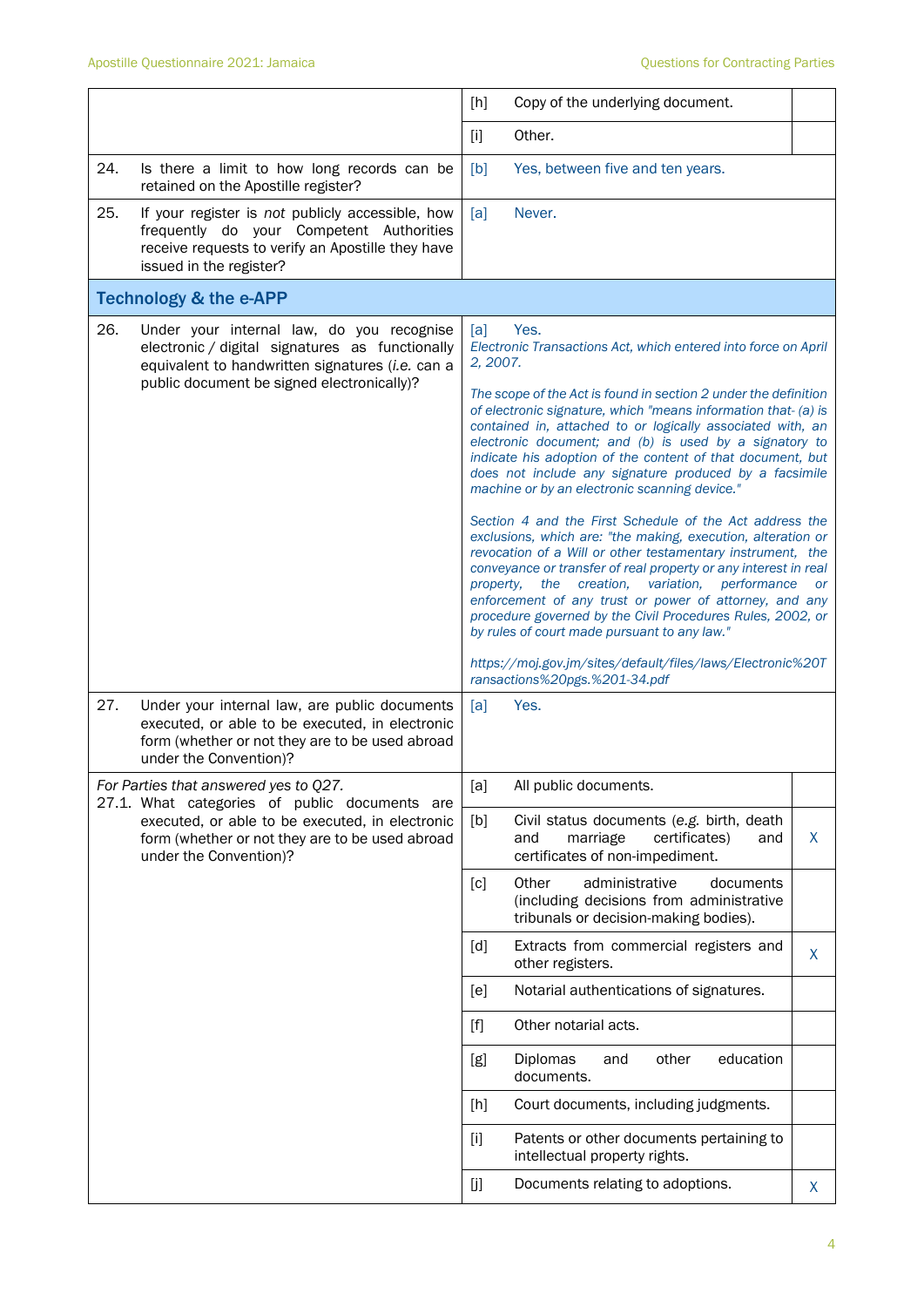|                                                                                                                                                                                                                             | [k]<br>Translations.                                                                                                                                                                                                                                                        |    |  |
|-----------------------------------------------------------------------------------------------------------------------------------------------------------------------------------------------------------------------------|-----------------------------------------------------------------------------------------------------------------------------------------------------------------------------------------------------------------------------------------------------------------------------|----|--|
|                                                                                                                                                                                                                             | Medical or health certificates.<br>$[1]$                                                                                                                                                                                                                                    |    |  |
|                                                                                                                                                                                                                             | Criminal records.<br>[m]                                                                                                                                                                                                                                                    | X. |  |
|                                                                                                                                                                                                                             | Import or export licences.<br>[n]                                                                                                                                                                                                                                           |    |  |
|                                                                                                                                                                                                                             | Certificates of origin.<br>[0]                                                                                                                                                                                                                                              |    |  |
|                                                                                                                                                                                                                             | Certificates of conformity.<br>[p]                                                                                                                                                                                                                                          |    |  |
|                                                                                                                                                                                                                             | Other.<br>[q]                                                                                                                                                                                                                                                               |    |  |
| For Parties that answered yes to Q27.<br>27.2. Approximately what percentage of your public<br>documents are originally executed in electronic<br>form (whether or not they are to be used abroad<br>under the Convention)? | This information is not available.                                                                                                                                                                                                                                          |    |  |
| 28.<br>Do you issue e-Apostilles?                                                                                                                                                                                           | No.<br>[b]<br>[iii]<br>We are not currently planning to implement the<br>e-Apostille component.                                                                                                                                                                             |    |  |
| For Parties that answered no to Q28.                                                                                                                                                                                        | Internal law limitations.<br>[a]                                                                                                                                                                                                                                            |    |  |
| 28.1. What challenges are you facing that may prevent<br>you from implementing the e-Apostille?                                                                                                                             | [b]<br>Judicial or administrative structure.                                                                                                                                                                                                                                |    |  |
|                                                                                                                                                                                                                             | Implementation challenges (e.g. lack of<br>[c]<br>resources, lack of infrastructure).                                                                                                                                                                                       |    |  |
|                                                                                                                                                                                                                             | [d]<br>Cost.                                                                                                                                                                                                                                                                |    |  |
|                                                                                                                                                                                                                             | System interoperability / compatibility.<br>[e]                                                                                                                                                                                                                             |    |  |
|                                                                                                                                                                                                                             | Security concerns.<br>$[f]$                                                                                                                                                                                                                                                 |    |  |
|                                                                                                                                                                                                                             | Other.<br>[g]<br>We plan to commence with the regular Apostille<br>process before implementing the e-Apostilles.                                                                                                                                                            | X  |  |
| For Parties that answered no to Q28.<br>28.2. How do you issue an Apostille for a public<br>document executed in electronic form?                                                                                           | [c]<br>Other.<br>We have not yet issued an Apostille for a public document.                                                                                                                                                                                                 |    |  |
| 29.<br>Are your authorities<br>equipped to<br>accept<br>incoming e-Apostilles?                                                                                                                                              | [c]<br>No.<br>The law provides for the acceptance of e-Apostilles; however,<br>the infrastructure is not yet established.                                                                                                                                                   |    |  |
| 30.<br>Do you maintain an e-Register?                                                                                                                                                                                       | [b]<br>No.<br>We are studying the use of an e-Register and<br>Ϊij<br>plan to implement the e-Register component.<br>The Act provides for it and as such we will seek to establish<br>an e-Register at the earliest opportunity.                                             |    |  |
| For Parties that answered no to Q30.<br>30.1. What challenges are you facing that may prevent                                                                                                                               | Internal law limitations.<br>[a]                                                                                                                                                                                                                                            |    |  |
| you from implementing the e-Register?                                                                                                                                                                                       | [b]<br>Judicial or administrative structure.                                                                                                                                                                                                                                |    |  |
|                                                                                                                                                                                                                             | [c]<br>Implementation challenges (e.g. lack of<br>resources, lack of infrastructure).                                                                                                                                                                                       | X  |  |
|                                                                                                                                                                                                                             | Cost.<br>[d]                                                                                                                                                                                                                                                                | X  |  |
|                                                                                                                                                                                                                             | System interoperability / compatibility.<br>[e]                                                                                                                                                                                                                             | X  |  |
|                                                                                                                                                                                                                             | Security concerns.<br>$[f] % \begin{center} % \includegraphics[width=\linewidth]{imagesSupplemental_3.png} % \end{center} % \caption { % Our method can be used for the use of the image. % Note that the \emph{Left:} \label{fig:case} \vspace{-1em} % \label{fig:case} %$ | X  |  |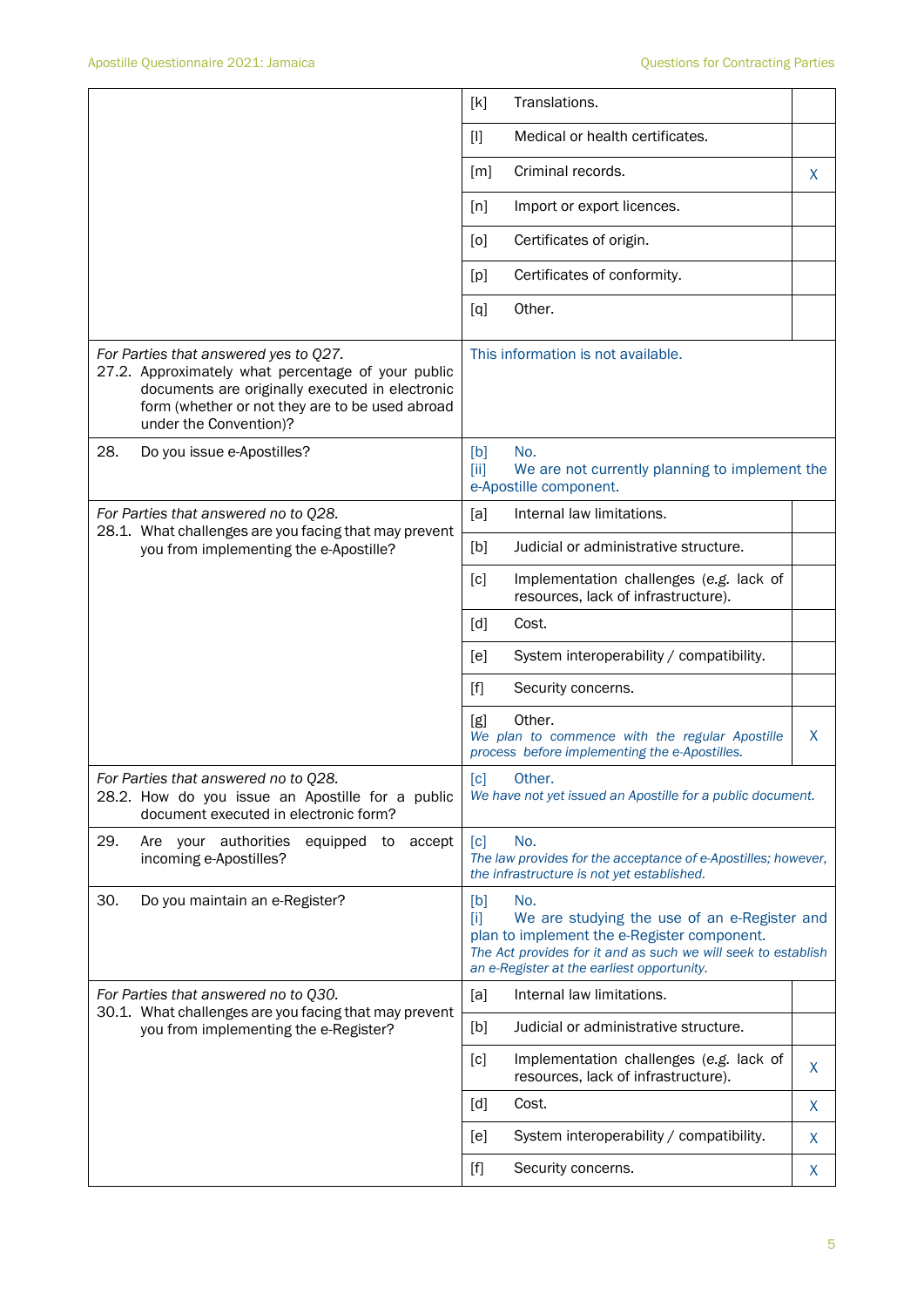|     |                                                                                                                                                                 | [g]               | Other.                                                                                              |   |
|-----|-----------------------------------------------------------------------------------------------------------------------------------------------------------------|-------------------|-----------------------------------------------------------------------------------------------------|---|
| 31. | Have you been in contact with other Competent<br>Authorities that operate an e-APP component<br>and exchanged information and / or relevant<br>experience?      | [b]               | No.                                                                                                 |   |
|     | <b>Issues with Apostilles</b>                                                                                                                                   |                   |                                                                                                     |   |
| 32. | Has an Apostille <i>issued</i> by your Competent<br>Authority ever been refused by the authorities of<br>another Contracting Party on the following<br>grounds: | [a]               | Form requirements (e.g. square-shaped,<br>sides of at least nine centimetres, border,<br>ink, etc). |   |
|     |                                                                                                                                                                 | [b]               | The manner in which the Apostille was<br>affixed / attached to the underlying<br>document.          |   |
|     |                                                                                                                                                                 | $\lceil c \rceil$ | The Apostille was not signed.                                                                       |   |
|     |                                                                                                                                                                 | $\lceil d \rceil$ | the<br>One<br>of<br>standard<br>or<br>more<br>informational items were not filled in.               |   |
|     |                                                                                                                                                                 | [e]               | The Apostille was in electronic form (an<br>e-Apostille).                                           |   |
|     |                                                                                                                                                                 | [f]               | The underlying public document was in<br>electronic form.                                           |   |
|     |                                                                                                                                                                 | [g]               | The underlying public document had<br>expired / was not issued within a certain<br>timeframe.       |   |
|     |                                                                                                                                                                 | [h]               | The underlying document was not a<br>public document under the law of the<br>destination.           |   |
|     |                                                                                                                                                                 | [i]               | Other.                                                                                              |   |
|     |                                                                                                                                                                 | [j]               | Unknown.                                                                                            |   |
|     |                                                                                                                                                                 | [k]               | No / Not applicable.                                                                                | X |
| 33. | Has your Competent Authority ever been<br>requested by external Competent Authorities to<br>certify or confirm your procedure for issuing<br>Apostilles?        | [b]               | No.                                                                                                 |   |
| 34. | Has an Apostille <i>received</i> by your authorities<br>ever been refused on the following grounds:                                                             | [a]               | The issuing State was not a Contracting<br>Party to the Apostille Convention.                       |   |
|     |                                                                                                                                                                 | [b]               | Form requirements (e.g. square-shaped,<br>sides of at least nine centimetres, border,<br>ink, etc). |   |
|     |                                                                                                                                                                 | [c]               | The manner in which the Apostille was<br>affixed / attached to the<br>underlying<br>document.       |   |
|     |                                                                                                                                                                 | [d]               | The Apostille was not signed.                                                                       |   |
|     |                                                                                                                                                                 | [e]               | One<br>οf<br>the<br>standard<br>or<br>more<br>informational items were not filled in.               |   |